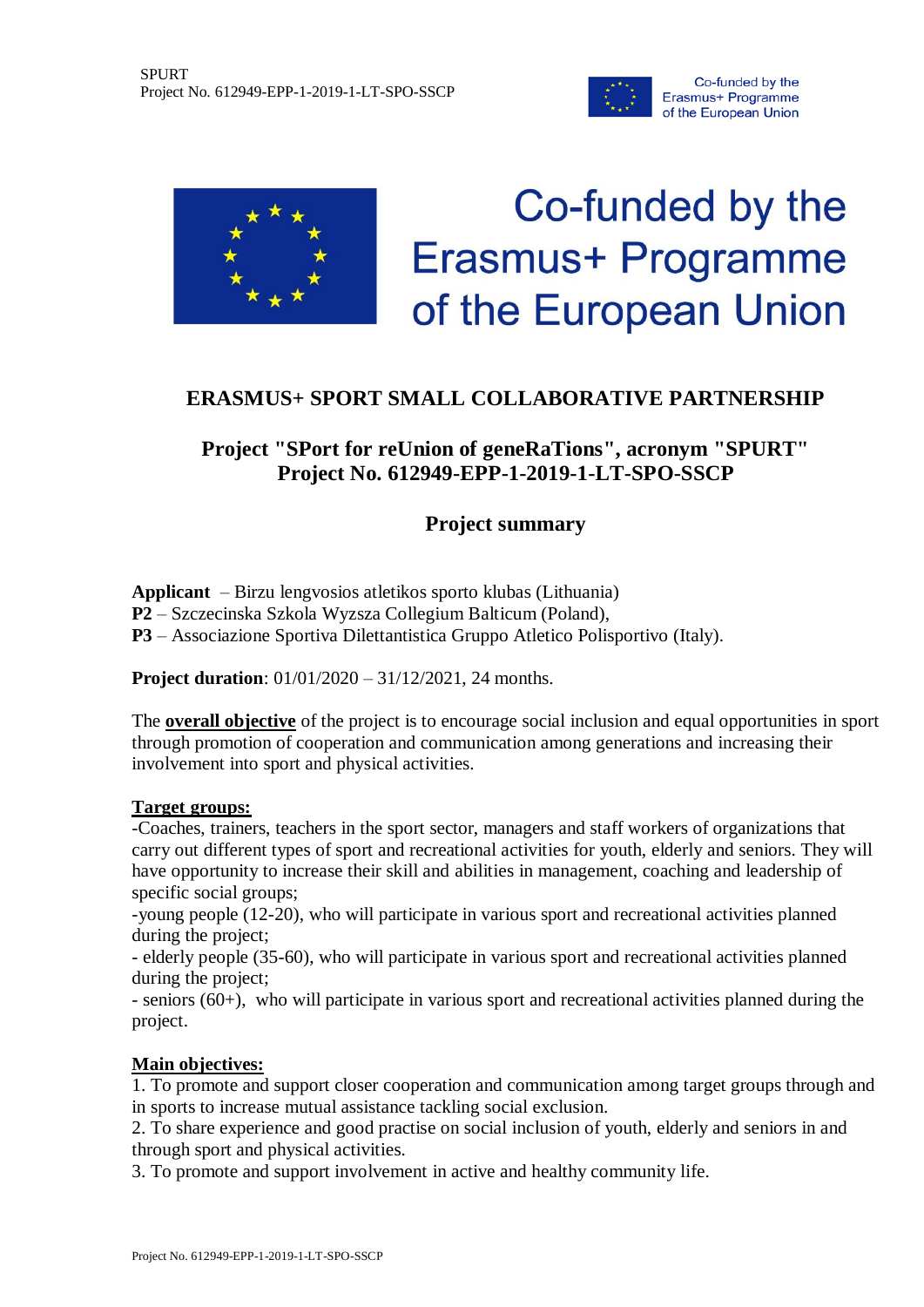

4. To promote traditional sports and games making them easily accessible and adoptable for the need of target groups.

#### **ACTIVITIES:**

**●Kick off Meeting** in Birzai, Lithuania will be hosted by the Applicant. Approximate date – February - March, 2020

**●**During the Project **3 project management group meetings** in Szczecin (PL), Castelbuono (IT) and Birzai (LT) will be organized. Each meeting will last 1 day and will involve 2 participants (PMG members) from each partner organization. To save money and time, **PMG meetings will be organized before the sport events**. While PMG will go on, other participants (6 per partner) will be involved into preparation of the sport event, which will happen the next 1 day.

Approximate dates – June -July 2020 in Italy, February – March 2021 in Poland and June-July, 2021 in Lithuania.

**●**Project partners will create **Good Practice Handbook (GPH),** which will be available on social network. Preparation of GPH will start after the first Sport Day in Italy (2020) will be implemented and will finish after the Sport day in Lithuania (2021).

**●**Each partner will create a **video** in order to present and tell the experience realized during Sports Days.

**●**All partners will organize and ensure active participation of the target groups in the **on-line contest for the best pictures** taken by participants during Sport Days. Main criteria – how picture reflects the necessity of cooperation among different generations and how sports can help to promote and strengthen it. Winners will be chosen by on-line voting (button "Like"). Best pictures will be awarded with prizes.

**●**Each partner will implement a **communication campaign** addressed to schools, sports clubs, youth, elderly and senior associations, local governments, in order to present the project, the activities, the outcomes, and to disseminate the materials (photos / video) produced during the project. The communication campaign could be realized also by email or newsletter.

**●** Each partner will organize a **dissemination event** open to the public, to present the GPH and video created to local organizations interested to repeat the experience promoted by the project. Total: 3 Final dissemination events, one per country. This event could be programmed inside other events planned by the partners, but with the aim to give visibility to the Project, the activities developed and the output products.

● Each partner is obliged to publish news about the events and activities and updates about the aims and activities of the Project in their websites and profiles in social media (Facebook, Twitter, etc.). January 2020 – December 2021.

#### **Schedule of activities:**

- 1. Kick-off meeting in Birzai (LT) on February March, 2020 (responsible Applicant)
- 2. PMG meeting in Castalbuono (IT) on June July 2020 (responsible P3)
- 3. PMG meeting in Szczecin (PL) on February- March, 2021 (responsible P2)
- 4. PMG meeting in Birzai (LT) on June-July, 2021 (responsible Applicant)
- 5. Sport Days in each participating country (responsible Applicant, P2, P3):